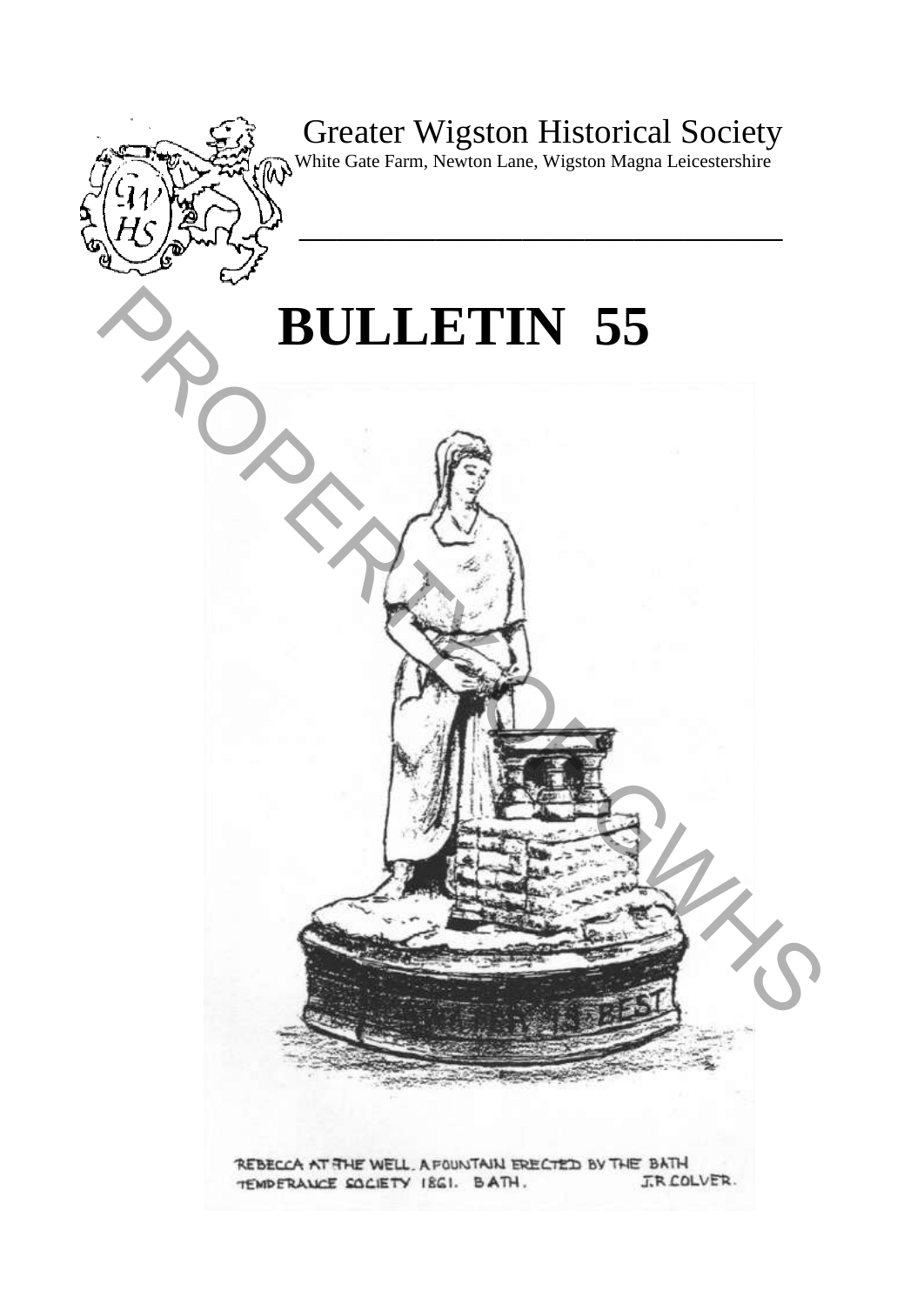# **PROGRAMME OF MEETINGS - OCTOBER 1999 TO FEBRUARY 2000**

#### **Wednesday 20th October 1999**

'150 Years of Leicester's Museums' - Cynthia Brown of Museum Service 7.30p.m. U.R. Church Boys' Brigade Rooms.

#### **Wednesday 17th November 1999**

The Work of the National Trust' - David Freer of National Trust 7.30p.m. U.R. Church Boys' Brigade Rooms.

*'*

# **Wednesday 15th December 1999**

'Christmas Social' with supper, quizzes, raffle etc. 7.30p.m. U.R. Church Boys' Brigade Rooms.

# **NEW MILLENNIUM - A VERY HAPPY NEW YEAR TO ALL**

## **Wednesday 19th January 2000**

'History of Leicester's Cinemas' (to include Oadby, Wigston & South) - Brian Johnson 7.30p.m. U.R. Church Boys' Brigade Rooms.

## **Wednesday 16th February 2000**

A.G.M. followed by The Peace Memorial Park Improvements' - David Toseland 7.30p.m. U.R. Church Boys' Brigade Rooms.

# **FRONT COVER DRAWING**

\* \* \* \* \* \* \* \* \* \* \* \* \* \* \* \* \* \* \* \* \* \* \* \* \* \* \* \* \* \* \* \* \* \* \* \* \* \* \* \* \* \* \* \* \*

The cover shows one of many fountains erected by the Temperance Society. This one is still intact after nearly 140 years at Bath. Wethesday 17th November 1999<br>
The Work of the National Trust - David Freer of National Trust<br>
Technical Trust - Text of Britain Bays Brigade Rooms.<br>
Wethesday 15th December 1999<br>
Christing Social with supper, quizze, stil

\*\*\*\*\*\*\*\*\*\*\*\*\*\*\*\*\*\*\*\*\*\*\*\*\*\*\*\*\*\*\*\*\*\*\*\*\*\*\*\*\*\*\*\*\*

Jim Colver

The Bulletin is published three times a year on 1st February, June and October. Articles etc. (which are always welcome) should be submitted to either of the Joint Editors three clear weeks before the publication date please.

Joint Editors: Mrs. Chris Smart, 197 Queens Road, Leicester.

Mrs. Tricia Berry, 7 Wensleydale Road, Wigston.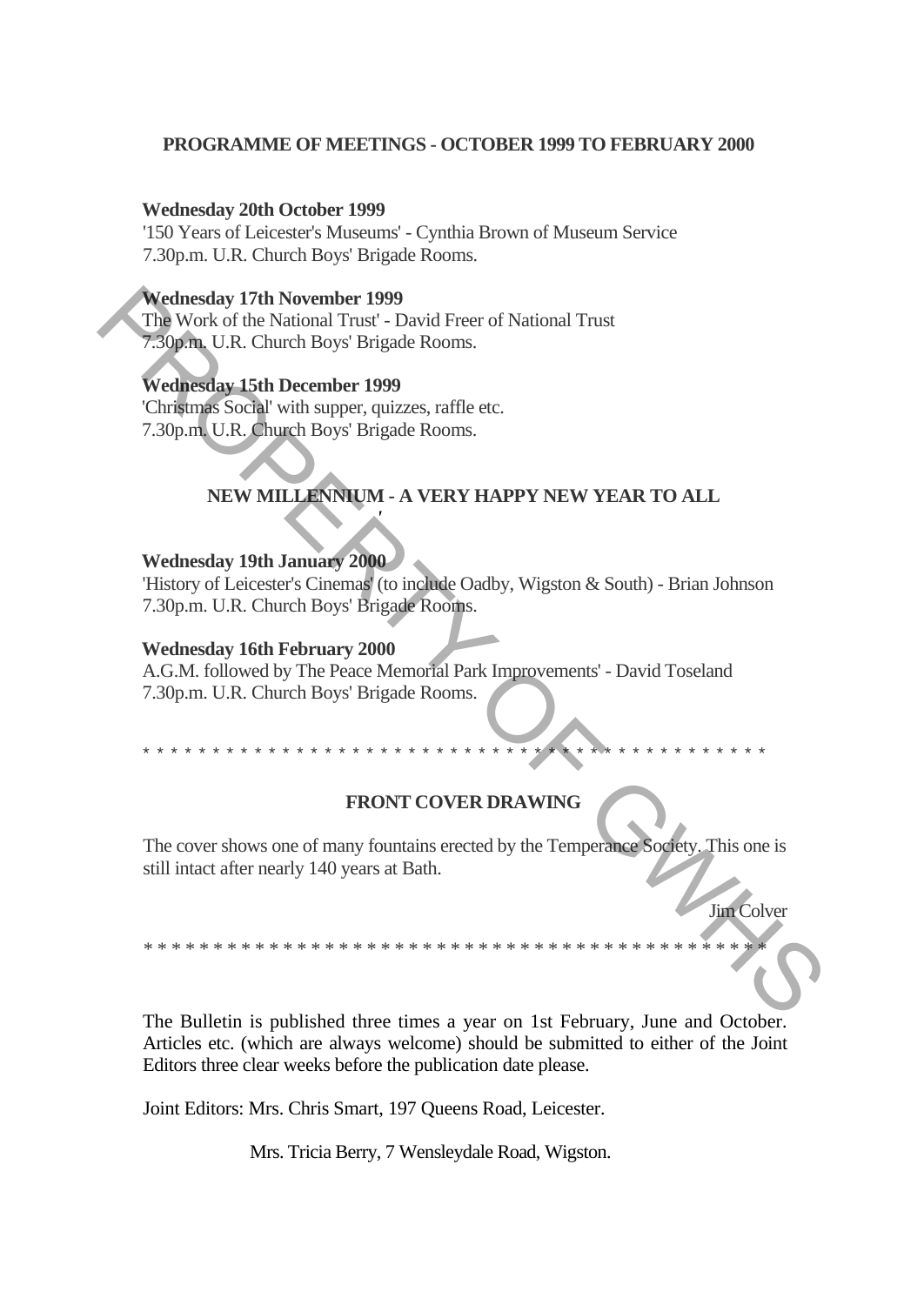# **JUNE MEETING**

On Wednesday the 16th of June the Society met in the Paddock Street car park to share transport to visit Stanford Hall in the south of the county on the Leicestershire/Northamptonshire border.

We were met in the front of the stable block by our two guides and split into two groups. The first group going off to visit the house whilst the second viewed the stable block, other out buildings and rose garden. The two groups were to meet at the end of their respective tours for tea and biscuits in an upper room in one of the outbuildings.

Stanford Hall is probably unique in the fact that it has been in the hands of the same family since 1540. The Cave family first purchased the manor in 1540. In 1697 Sir Roger Cave, the second baronet, commissioned William Smith of Warwick to pull down the old manor house which stood with the church and village on the Northamptonshire side of the river. The new house was built on the Leicestershire bank using some of the old materials on an H-plan. The work, including the stable block, was completed by William's brother Francis Smith some time after 1730.

The entrance staircase on the east front was also altered by Francis about 1735 making this the main entrance to the building. Later work and remodelling of the interior was carried out by Francis and William Smith the Younger. This work included the insertion of a grander interior staircase and the raising of the ceiling of the saloon. The five upper windows on the south front are blind as a result of these alterations, thus preserving the symmetry of the facade. The entrance role of the saloon declined with the new east entrance and in 1880 it became a ballroom. **block**, other out buildings and rose gardon. The two groups were to meet at the end of<br>their respective tours for tea and biseutis in am upper room in one of the outding<br>staging that is probably unique in the fact that it

Also included as part of the tour was the Library, the drawing rooms, dining room and a couple of bedrooms. All of the rooms and passages displayed many portraits of the Cave family, their forebears, descendants and other family members. Because of the continuity of ownership the history of the house is very well documented and some of these documents were on display in the library.

# **AUGUST MEETING**

Our August meeting took place actually in the United Reformed Church rather than the Boys Brigade Rooms and this added atmosphere and relevance to our President, Duncan Lucas's, talk on its history.

Duncan, who has been a member all his life, began by telling us that the Greater Wigston Independents (their original name), who were of the 'Presbyterian Persuasion', were thought to be the fifth oldest such group in the country. They were formed in 1662 by the Rev. Matthew Clarke the former vicar of Narborough, though there had been dissenters in the village even before this who met secretly in barns and private houses. The Rev. Clarke had been removed from office, like many other Established Church ministers, due to his refusal to comply with the Act of Uniformity. He went to live in a remote part of Leicester Forest because of the Five Mile Act which forebade non-conformist ministers from living within five miles of any town.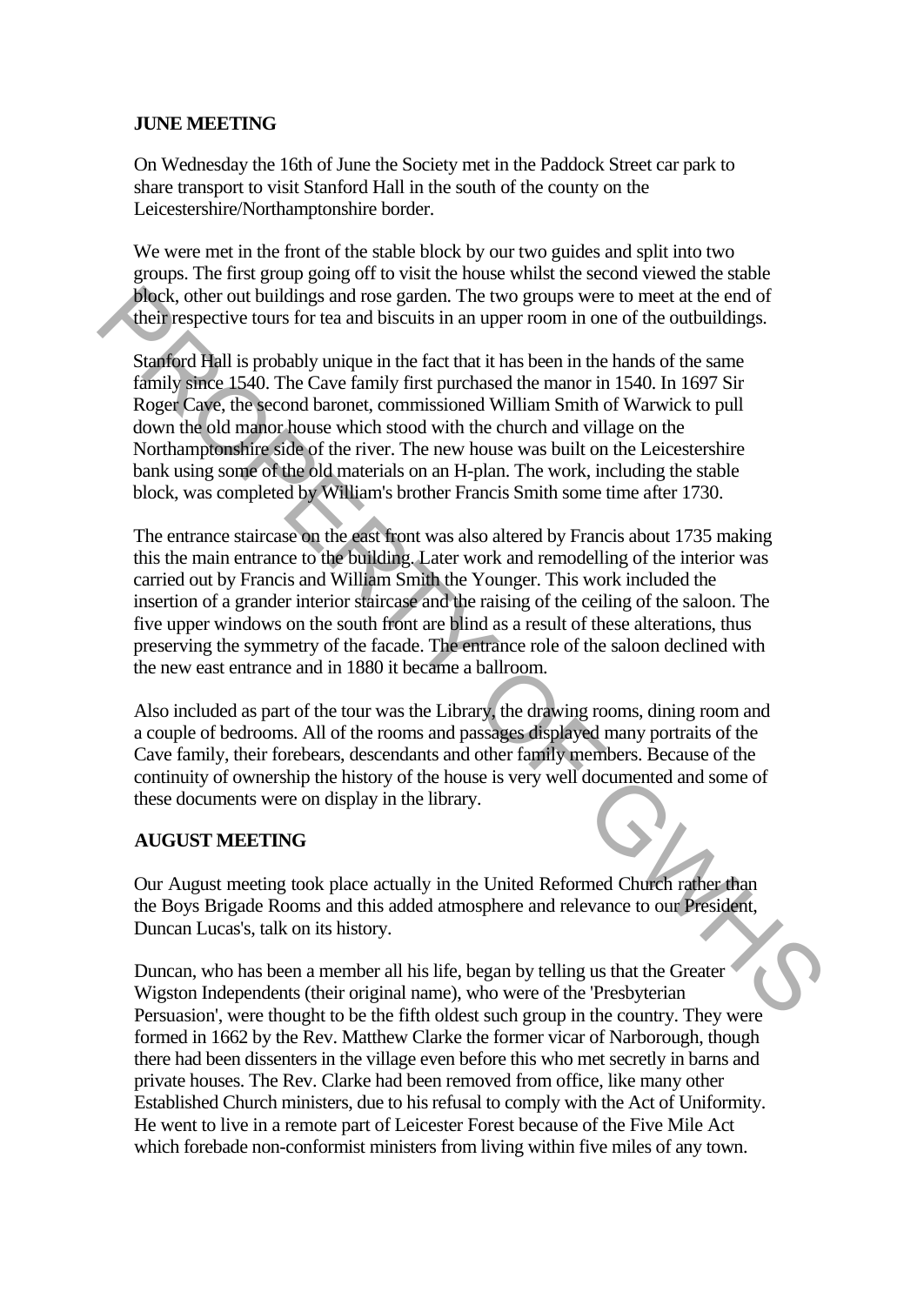When Rev. Clarke retired the congregation established links for a time with the Great Meeting in Leicester until the passing of the Toleration Act when they shared a minister with Narborough. Evidence of those early links still exists today in that both Narborough and Wigston churches own land close together in Newton Lane, and have done so continuously since the 1700's, making these areas probably the longest to remain in the same ownership of any in the parish.

In about 1682 the Wigston congregation rented the redundant St. Wolstan's (now known as St. Wistan's) Church for three guineas a year and Dr. Doddridge the notable Kibworth minister and hymn writer preached to them there. After about 50 years the high church party gained ascendency in the village and persuaded the parish to give the dissenters notice to leave. Under their then minister the Rev. Brogden the congregation bought the present Long Street site from Mr. Darker of Stoughton for £36. 10. 0. and created a church incorporating existing buildings. By 1841 these had become damp and unsuitable and the present building was erected. The foundation stone being laid on 3/8/1841 by Mr. George Davenport of Oxford, grandson of Samuel who had been the main benefactor in the building of the old chapel. From as St. Wistan's) Church for three guineas a year and Dr. Doddrigge the notable<br>Kibworth minister and hymn writer preached to them there. After about 50 years the<br>High church party gained ascendency in the village and

Over the years the church became Congregational and in more recent times part of the United Reformed Church. They have always provided plenty of activities for young people through the choir, Sunday School, bible classes, Girls' and Boys' Brigade and the annual sermons and outings. The buildings have been considerably extended as funds allowed and a Manse built for the minister, let at a peppercorn rent of I/- per year. They had their own burial ground until the opening of the cemetery.

Duncan pointed out some of the monuments and memorial windows commemorating past ministers and prominent church members. We then took a tour round the various ante-rooms to see photographs of past ministers, a display of old photographs of Wigston, and some deeds and ledgers kindly lent by the Record Office.

Edna Taylor thanked Duncan for a most interesting talk and also his sister Marion Daetwyler for her help during the evening and the most welcome tea and biscuits afterwards. She also made various announcements one being that former secretary Doris Chandler was suffering from breathing difficulties and had been admitted to hospital. We all wish her a very speedy recovery

# **SEPTEMBER MEETING**

In September the society welcomed Mr. Dolby who travelled all the way from Scrooby, Nr. Sheffield to share his extensive knowledge of the Pilgrim Fathers. He began by drawing a distinction between early Puritans during the reign of Queen Elizabeth I, who wanted to rid the Church of England of remaining Catholic practices, and the later ones who were Separatists and wanted the freedom to establish their own churches. These latter ones wished to use their own prayers rather than follow the Book of Common Prayer and wanted their minister to be independent, not part of the hierarchy of the established church.

These Separatists were concentrated in the north Notts, and south Yorks. area and nearly all were Cambridge educated, Oxford having a more Catholic tradition. The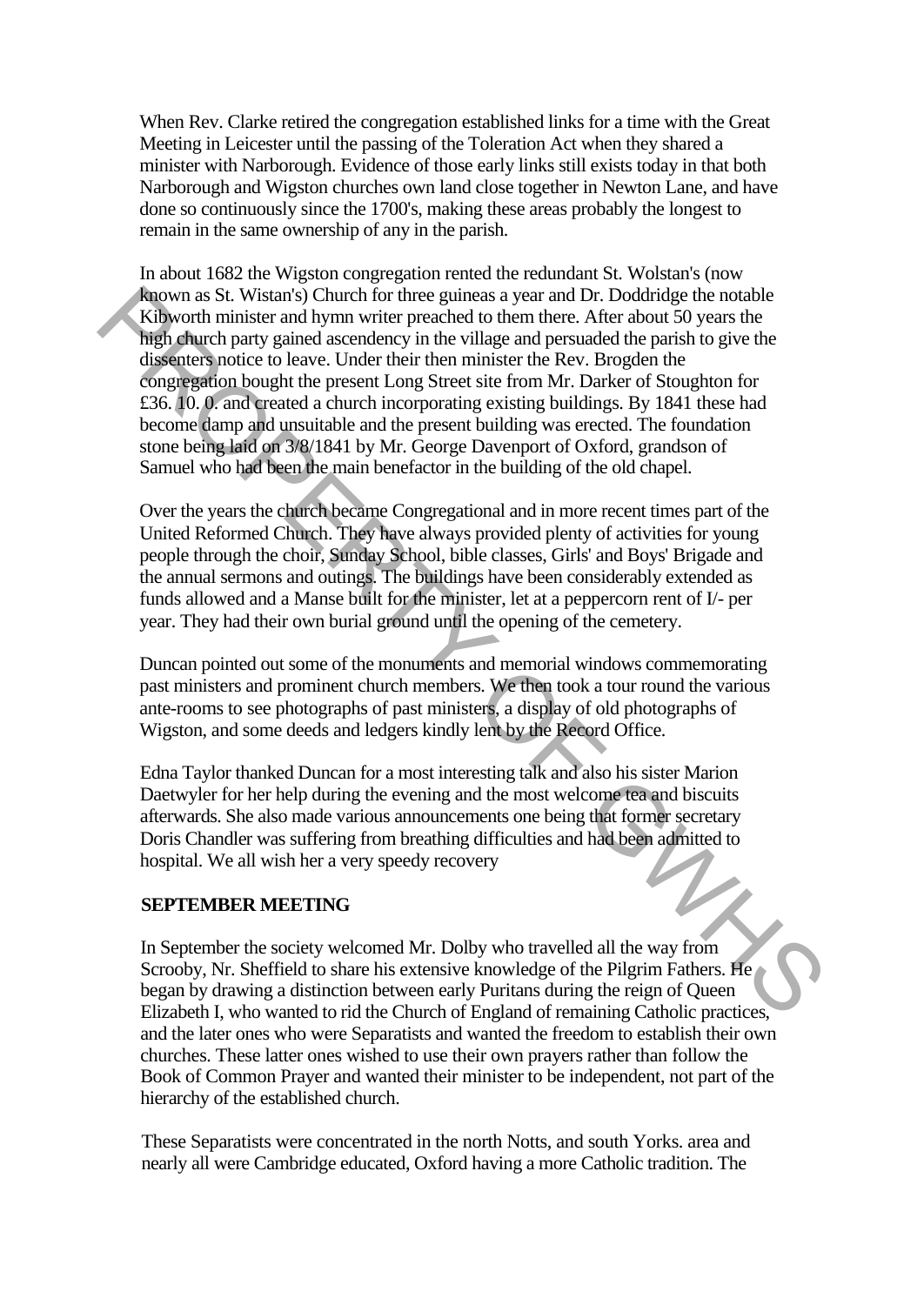movement is thought to have started at Babworth church with the arrival of a new vicar, Richard Clifton, whose father-in-law was a non-conformist. A group formed around him and when he moved to Scrooby it enlarged to encompass that area too. The members wore bright colourful clothes, not the dull, austere costumes associated with some other sects.

When James I learned of their activities he decided to harry them out, and so various families fled secretly in groups from isolated spots on the East Coast between Grimsby and Hull, settling in Leiden, Holland in 1607-8. After about 12 years as their children grew up they decided to make a completely fresh start in the new country of America. Because of the expense it was arranged they travel in a cargo ship named Mayflower which was due to sail from Southampton. 130 Pilgrims returned to England and boarded the ship there but the journey was interrupted when they had to turn back and put into Plymouth for repair. It was thus from Plymouth that they finally set sail, on a stormy 64 day voyage, arriving on 10/11/1620 and settling initially outside Virginia, Cape Codd. Later they moved round the bay to Plymouth, a village which was actually so named before their arrival.

Life was very hard and about half died in the first winter. The remainder survived by self sufficiency and trading furs etc. with the Indians. There was some dis-harmony within their ranks and the more ambitious broke away to establish their own estates by themselves. It is due to the industry of William Bradford, the only member without a university degree, that information has survived of the names of the Pilgrims, details of their courageous journey, and how they fared in their new land. He wrote a diary of their activities up to 1646. This together with other relics our speaker has been able to study in USA and photograph a full scale re-creation of their first settlement.

After a number of questions and some discussion Edna Taylor thanked Mr. Dolby very much for a most interesting talk and wished him a safe journey home.

# SUMMER VISITS

The Society has been on some very pleasant outside visits this summer which were (hopefully!?) enjoyed by all. As we settle down to the new winter programme the committee will in October be deciding on the outings for summer 2000. With this in mind it is hoped to avoid some mis-understanding over attendance which has occurred over the last two seasons. The problem is mainly over whether members need to notify the organisers of their wish to attend or can just turn up as at an ordinary 'home' meeting. Unfortunately there is no set answer to this. If we are travelling by coach it is obvious a place must be reserved but if we go in private cars it depends on the venue. Some are quite happy to accept all comers so long as an estimate of numbers is supplied and a donation from funds given. Others require an entrance fee per head paid in advance which we collect from members. It is intended to insert this information in the bulletins and programme in future but as these are often prepared well in advance it might not always be possible. **Early** Health Leading in Leading in the 1607s. After about 11 years as their children in the second the expense in two star and the second of the expense in was arranged they travel in a cargo ship named Mayllower which

Please would members therefore note the following guidelines.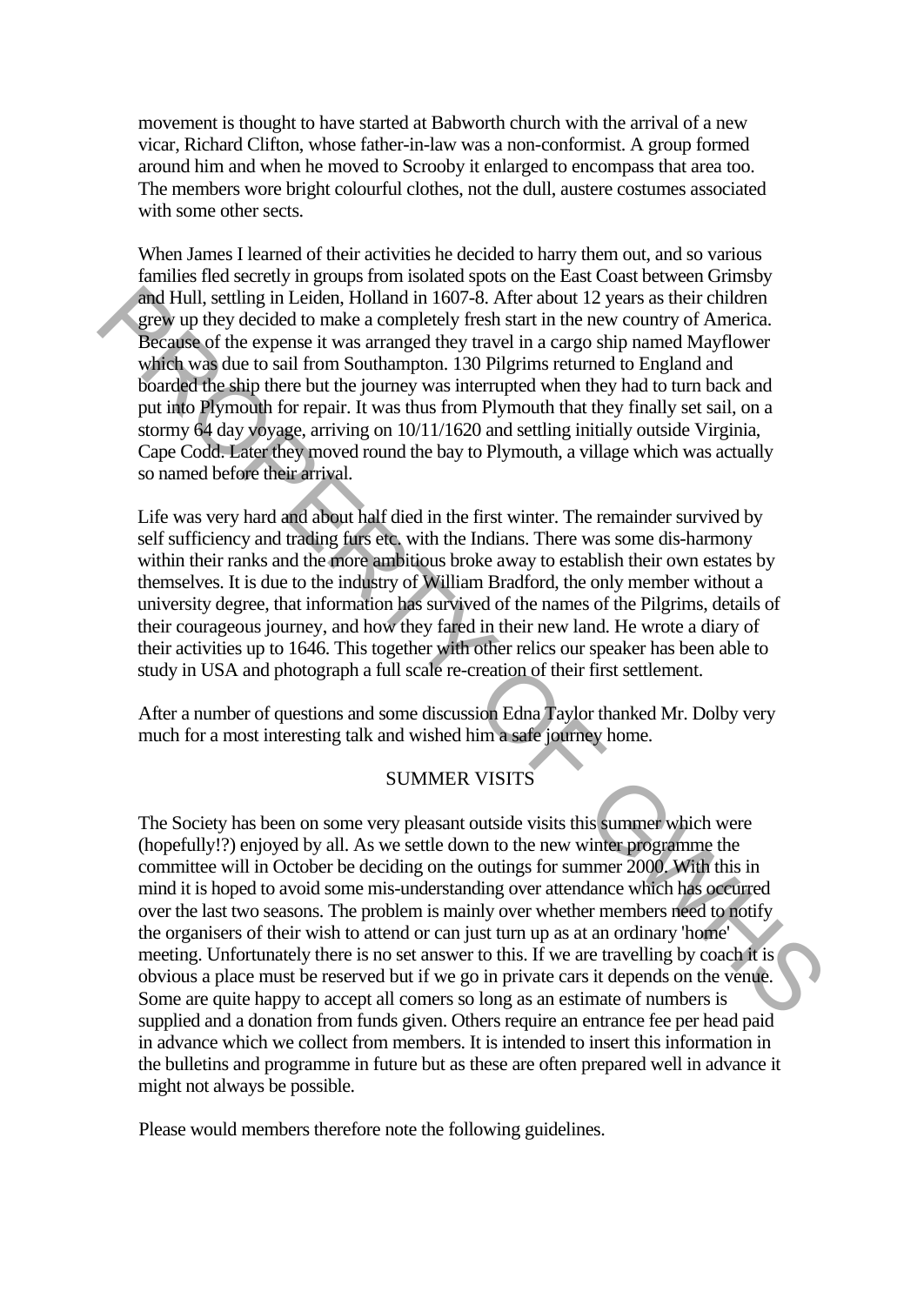- 1) The Chairman will announce at the two meetings prior to a visit the details including whether a list and pre-payment is required.
- 2) If you will not be at these meetings please assume you need to book (unless the programme says otherwise) and contact the Secretary (2880156) to do so.
- 3) The list for booked visits will be closed and money forwarded to the venue on the last day of the preceding month. The 'cut off date'.
- 4) Cancellation with refund prior to 'cut off date' can be arranged, please contact the Secretary.
	- 5) Cancellation after 'cut off date', please contact the Secretary who will make every effort to find a substitute.
- 6) Decide after 'cut off date' you are able to go, contact the Secretary who may well be able to match you with someone from number 5.
- 7) Would all drivers on listed visits, even if they have a full car, please call at Paddock Street so the Chairman can note passengers. This saves unnecessary waiting.

It is hoped that the above will be helpful to members and avoid the isolated problems recently encountered.

# **CHRISTOPHER DRESSER POST-SCRIPT**

The Christopher Dresser article in the last Bulletin aroused a certain amount of interest, and information was forthcoming that members might like to know about.

In May, while looking through Warner Auctions sale list in the 'Mercury', Tricia noted that one of the items was 'a late 19th century ebonised mahogany side table, attributed to Dr. Christopher Dresser'. She later enquired what it was sold for and was amazed to learn it went for £16,000! The small table, pictured below, doesn't look particularly elegant, but evidently seemed a worth-while investment for somebody.

The Victoria and Albert Museum had taken photos and notes, but did not buy it. Tricia gathered that some of the Bushloe House furniture had gone to the  $V & A$ , but not all, and she wonders if the other part of the furniture had recently been sold, such as the little table, perhaps by a descendant of Hiram Abiff Owston.

Another article in Warner's sale was 'a Dresser style oil lamp base'. We don't know anything about that, but the wording suggests that Dresser was well regarded in his day and worth copying. Warners said that his work has been attracting high prices lately, sometimes as much as £100,000 for his metal work. The side table they considered ordinary, and the price of £16,000 was good for that particular piece. So Cancellation after cut of diat; please contact the Secretary who will make<br>
severy ciffort to find a substitute.<br>
Severy ciffort to find a substitute.<br>
Specifor to find a substitute.<br>
The shelt of duat you are note to

Richard Carter's family bought a piece of furniture at the auction of the Bushloe House contents when the house was sold to the Wigston Urban District Council, but he is fairly sure it is not by Christopher Dresser. It now stands in a bedroom at the Framework Knitters' Museum. Perhaps pay a visit there to inspect it. He also has the auction list somewhere but it has not come to light as yet. Now that would be interesting.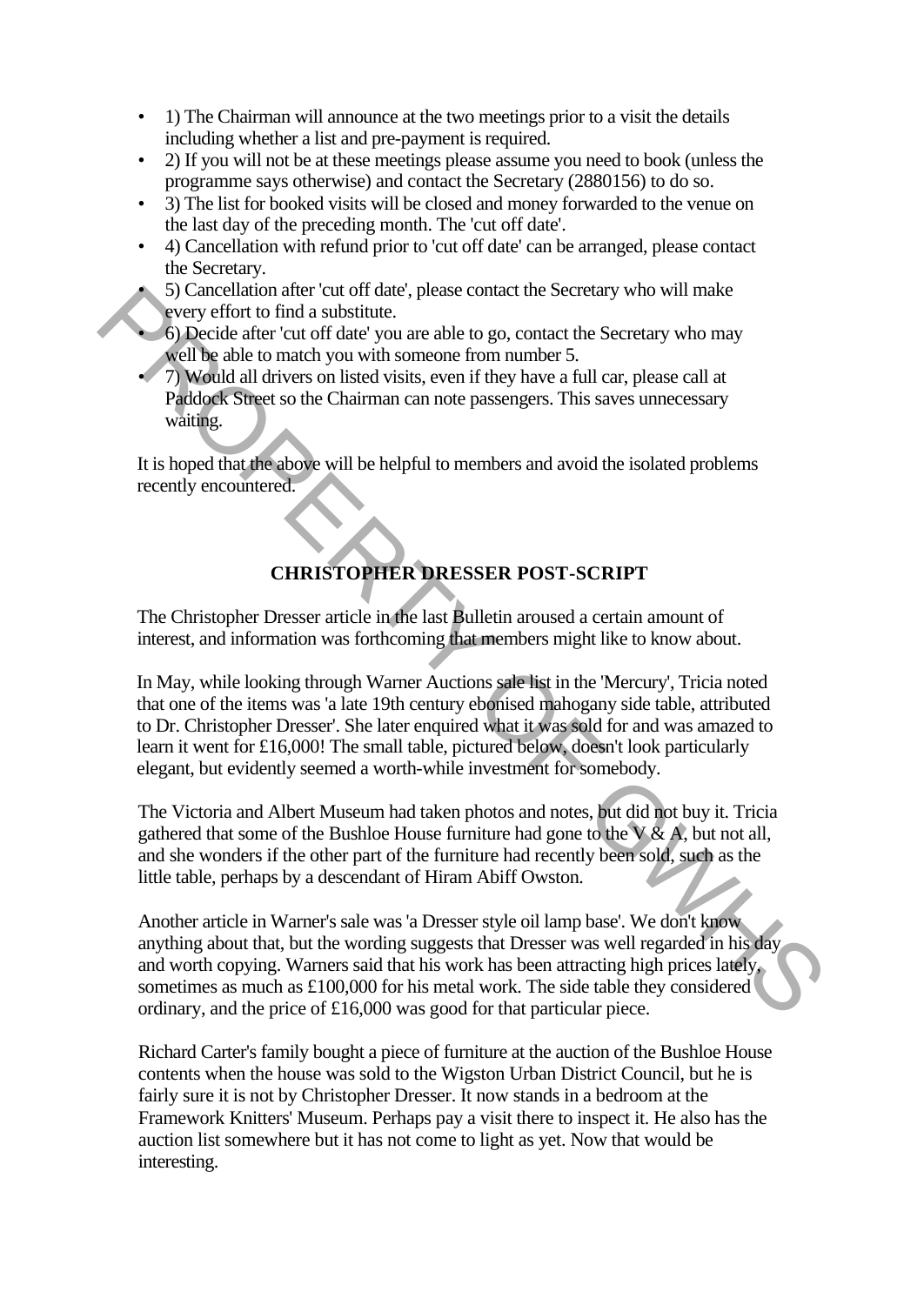Someone else, and I'm sorry not to be able to remember who, told me they had to go to Bushloe House for some reason, and had seen the heavy beds, with frogs carved on them. This would certainly fit in with Dr. Dresser's interest in the natural sciences at the stage when he designed the Bushloe House furniture.

Mavis Pote, of Evington now, but formerly a Wigston girl, tells me she went round Bushloe House at the auction sale preview. What sticks in her mind was the colourfulness of the bedrooms, one blue, one gold and so on, and the colour coordination between curtains, carpets and furnishings. We take this for granted now, but it was during the Arts and Crafts movement of the late 19th century that this harmony of colour and pattern became fashionable, for even quite small houses.

Bushloe House casts a long shadow over Wigston, so that there is great interest in what was there and what went on there in the past.

\_\_\_\_\_\_\_\_\_\_\_\_\_\_\_ Edna Taylor

WARNER AUCTIONS FOUNDED 1846 *One of the oldest established t inthe Midlands*

**Regular Specialist and General Catalogued Sales advertised** 

Late Victorian Side Table designed by Dr. Dresser sold recently for £16,000

.



**lateVSctorianSdeTaWe . designed by Dr Christopher Dresser sold recently** *farO6flOO*

**Free auction valuations and advice**

**Written valuations for Probate, Insurance, Family Division etc.**

**Warner Auctions Ltd, 52 Sanvey Gate, Leicester LEI 4BQ Tel: (0116) 2512510 Fax:(0116)2510204**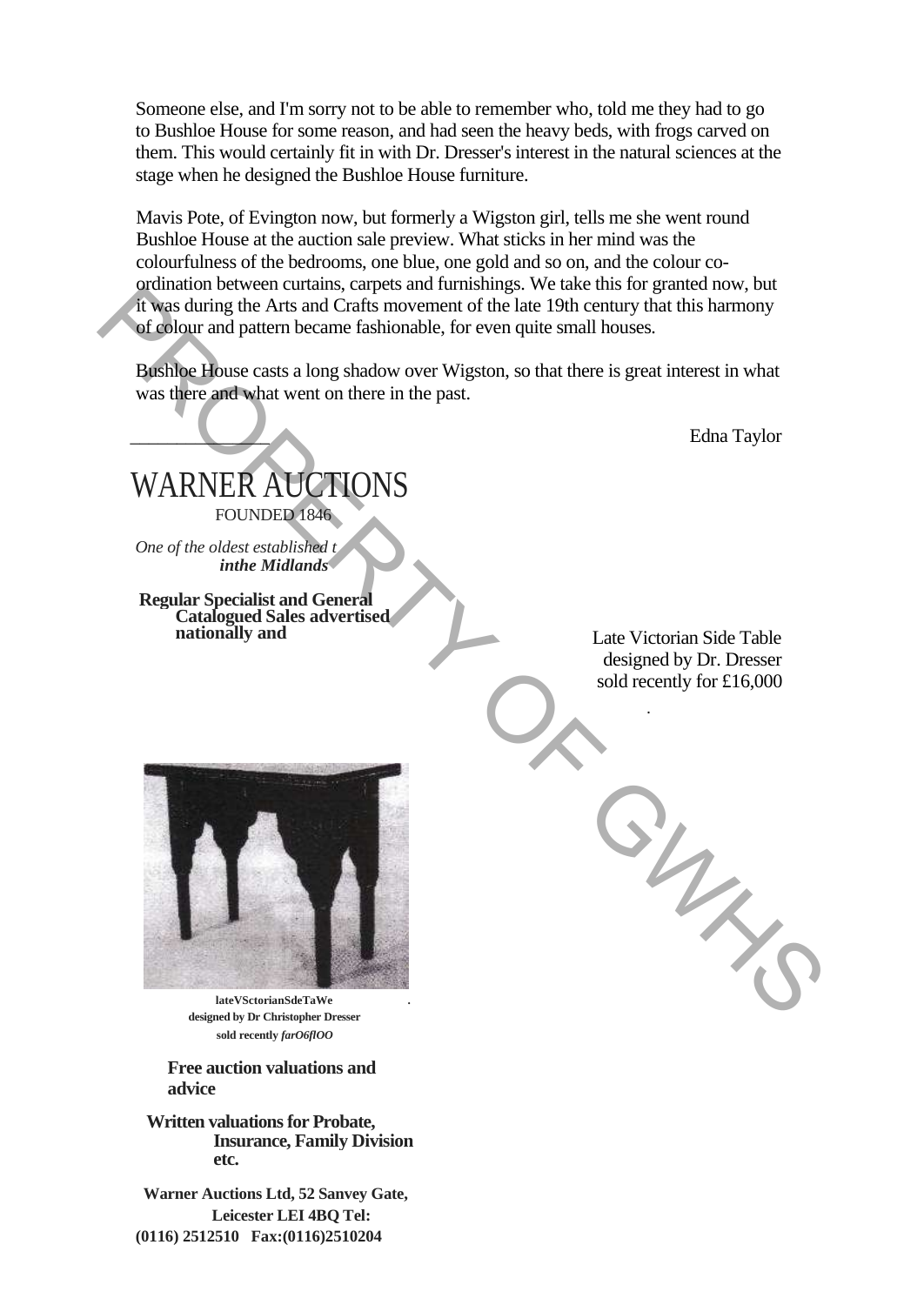# **WHO'S WHO NO: 24**

# **JAMES HODGES**

James Hodges was born c!827 the fourth child in a family of six, to parents John, a cordwainer or shoe maker, and Elizabeth nee Cooper. They lived in one of the small parish houses in Church Nook. His three elder siblings. Elizabeth, James and Hannah had all died when tiny children during March, April and May 1826, so this new child also named James, to be followed by a brother John and another sister named Hannah, must have gone some way to soften such a terrible blow for the parents. James received some education, sufficient to be able to sign his name, though in a hesitant and unformed style. He trained as a sawyer probably with the Goodin family who it is believed operated a saw mills in Northampton Street, Leicester.

By the spring of 1851 James had moved from Wigston and was lodging in the home of George Bread a railway porter and his family in Stoke Prior, Nr. Bromsgrove, Worcs. Also lodging there was another young Leics. sawyer named Henry Goodin. Later the same year on 24th August James returned to Wigston to marry Betsy Phipps at All Saints Church. Betsy was the daughter of George Phipps a tailor and paperhanger who lived in Bull Head Street near the Bank about 5 doors up from Mr. Laundon the saddler. She was one of a large family but most interesting is the fact she had a twin sister Martha. It is known they were twins because the vicar made a note in the parish register to that effect when he baptised them, suggesting perhaps that the birth of twins who both survived was unusual at the time. Martha was already married to John Goodin a brother of the Henry lodging with James in Worcs. The newly married couple returned to Stoke Prior and the following year baptised a son John there. He was to be followed 5 years later by a daughter Sarah Elizabeth who was baptised back at All Saints, though the family still lived in Worcs. had all dist when thiny children during March, April and May 1820, so this new child<br>also named James, to be followed by a brother-John and another sister named Hannah,<br>mass have gone come way to soften such a terrible bl

It was two years later that the big adventure was to start. Dissatisfied with prospects in England James and Betsy decided to emigrate to South Africa. They left Worcester bound for Claremont on a ship named 'Bride I' in June 1859. Two year old Sarah accompanied them but not their son John who had presumably died. They were assigned to a Mr. Brounger who would help them settle in and probably provide employment.

South Africa was a very undeveloped country at this time and the British Government ran an Aided Immigration programme to encourage people with the right skills to move there and assist with modernisation. Travelling conditions would have been harsh on a crowded sailing ship with an average journey time of two months. However, the passengers fared much better than some who emigrated to other parts of the New World. Great care was taken with diet and hygene and each ship carryied its own surgeon who was paid *II-* for every immigrant landed alive!

Life in South Africa suited James and Betsy for the following year they sent for her twin sister Martha and husband John Goodin. They sailed accompanied by their 11 year old son Thomas in August 1860 aboard the ship 'Royal Charlie', also bound for Claremont, where they were assigned to James Hodges confirming that he was by then recognised as a settled resident.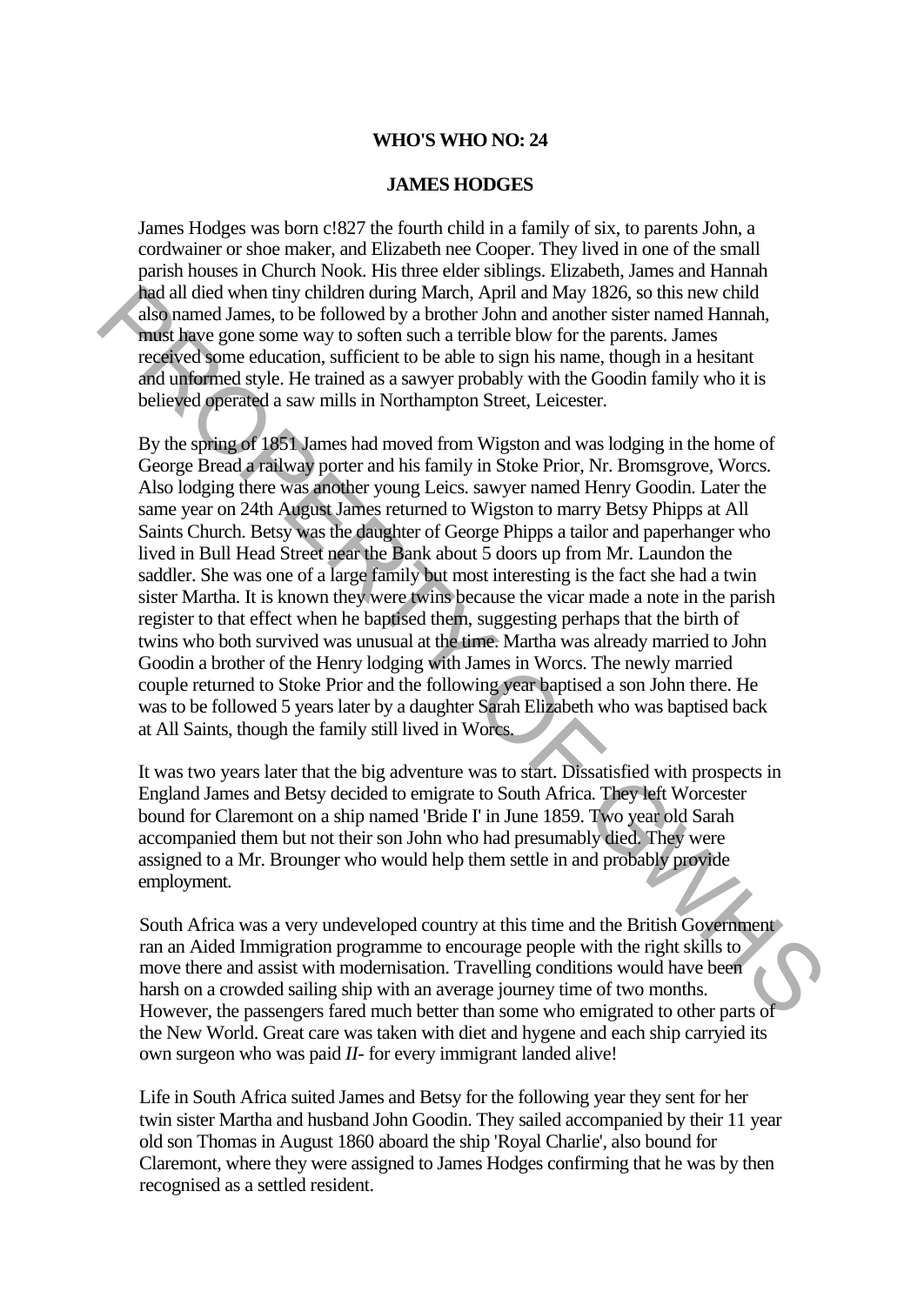The two families made a great success of life in South Africa, living mainly in Cape Town, then Pietermaritzburg, Natal. James started his own sawmills and carpentry business employing many native Kaffirs who "earned a considerable share of his tender heart". He never worked for less than £1 per day and in addition built his own wooden house in the first nine months. He contracted to supply timber for railway bridges and approaches and produced the first telegraph poles used in the country. It was while living in Pietermaritzburg in 1877 that word reached them of the discovery of diamonds at Kimberley, an undeveloped area some 400 miles inland. Without delay they moved over there initially living under canvas. There were 32 miners already on site descending perilously down below ground by ropes. James's first task was to construct a proper wooden ladder, the first the descend the great Kimberley Mine. Hardly surprisingly they remained in Kimberley which developed very quickly as more people flooded in. They even had their photographs taken at the Kimberley Studio, whose address was New Rush, Diamond Fields!

Whether the Goodins and Hodges always planned to return home one day is not known but after 20 years in Africa, two of them as "diamond getters" they arrived safely back in Wigston c!879. John and Martha accompanied by Thomas, then aged 30, and two other children born in Cape Town, 15 year old Betsy Keturah and 12 year old Alfred. James and Betsy appear to have come without any family. There is no evidence of Sarah Elizabeth's presence in Wigston and no mention of any children later on when her parents made their Wills. It would seem she had perhaps died or even married and remained behind. They moved over there initially living under carous. There were 32 minus altered to the buildy size alternative aproper wooden ladder, the first the descend the great Kimberley Mine. Highly singly they remained in Kimberle

John Goodin bought Mowsley House and 25 acres of land off Mowsley End which he farmed for a while. They discovered natural springs and Thomas utilised these to start a most successful aerated water and ginger beer plant. When he married they built the appropriately named Kimberley House which still stands in Spa Lane. John also built a row of dwellings named Natal Cottages in Cherry Street and contributed to the building in 1885 of the Wesleyan Methodist Church in Frederick Street where one of the wall stones bears his name.

James Hodges took over a grocery business previously run by a member of the Phipps family. He built new premises for it on the Newton Lane/Welford Road corner and also the adjoining row of houses, named Colesberg Cottages, another reminder of South Africa, but now sadly demolished. This business survived for many years, later becoming Ludlam's, and in more recent times Freckingham's. James contributed substantially to the Primitive Methodist Church when that was built in Cross Street in 1886. He and Betsy have named stones built into the wall of the building.

James was made a Steward at the Primitive Methodist chapel and it was while leading a prayer meeting one Wednesday evening that he suffered a fit of apoplexy (which we would now call a stroke). He died a few days later on 19th January 1889 aged 62. The Methodists gave him a big funeral with the choir singing at the service and then walking in procession to the cemetery where they sang more hymns.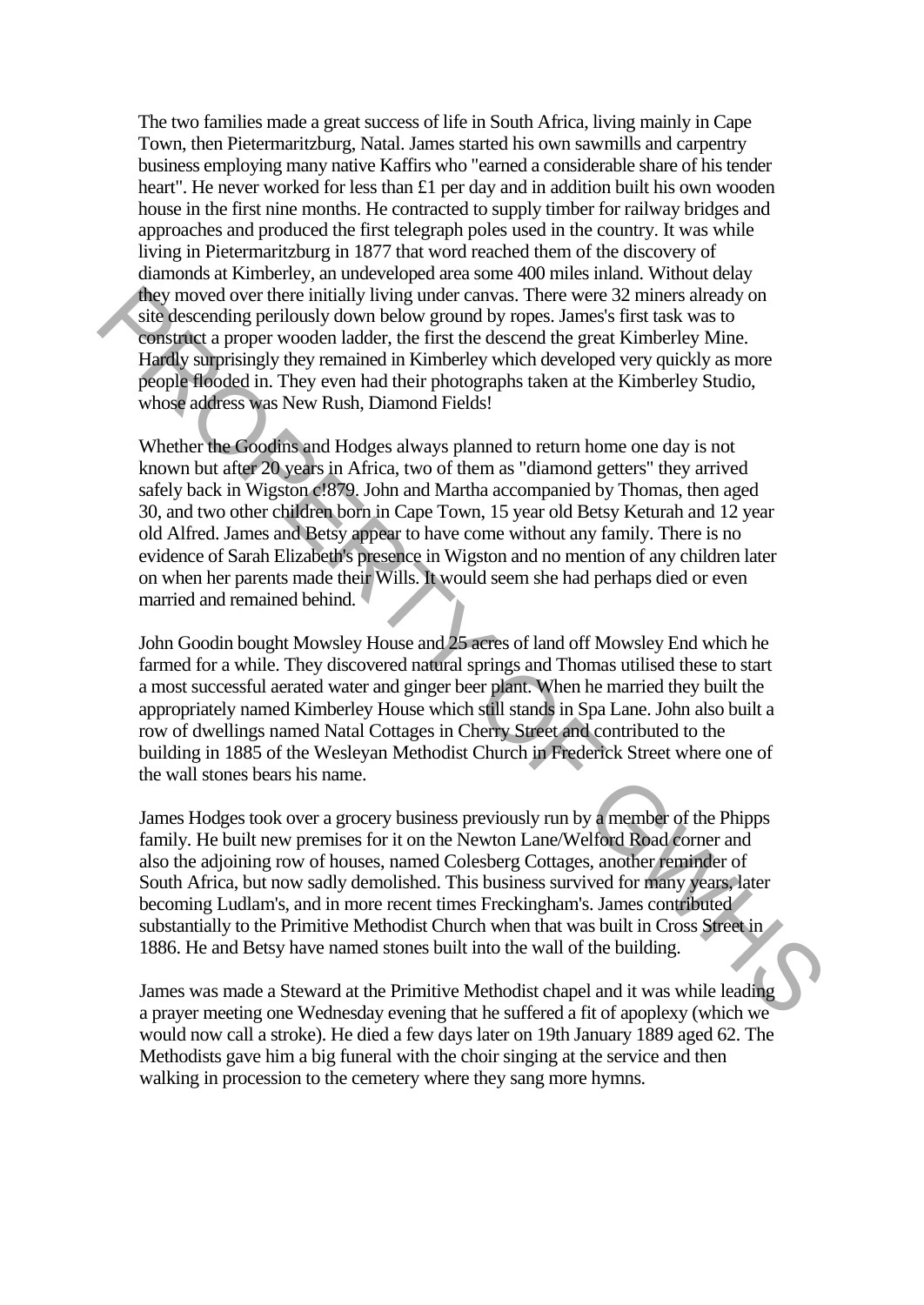Betsy lived on for another 20 years, latterly "keeping to her room" above the shop before she died aged 84 on 15/3/1909. Her Will gives some idea of the souvenirs brought back from Africa. Pairs of horns, skin rugs, two diamond rings, and photographs of their house at Kimberley and of the Diamond Field were left to various relatives.

Sources: Wigston and Stoke Prior parish records. Wills at LRO, Rp73/1889 and Rp383/1909. Obituary in *Leicester Advertiser,* 26/1/1889. *Aided Immigration from Britain to South Africa 1857-1867* by Esme Bull, Human Science Research Council, Pretoria 1991. *Midland Free Press,* 5/12/1908,

Particular thanks are due to Mr. John Green of Gloucestershire, a descendant of the Goodin family for sharing his photographs and press cutting of the voyage to South Africa.

Tricia Berry

# **LEICESTER IN THE TWENTIETH CENTURY : A DAY OF HISTORY**

On Saturday the 5th June I attended a day of local history at Vaughan College. This is an annual event and this was the second one that I had attended. The overall theme for the day was Leicester in the twentieth century. I would thoroughly recommend the day to members of the GWHS. It is reasonable priced with concessions and includes lunch, tea and coffee. The speakers are all highly respected in their fields. The first speaker was Richard Whitmore of De Montfort University who spoke to 'Burglars on the brain, social deviancy in Leicester in 1907'. "30 years ago, I could leave my back door unlocked." This is a quote from the Leicester Mercury in 1907. Today there is thought to be degenerating morals within the nation's youth that leads to crime, but in Leicester in 1907, the debate was just as fierce. The speaker expanded on this, in particular, the differing views expressed by two local newspapers, the Leicester Mercury and the Pioneer, a local socialist newspaper. The second speaker was John Hopkins of the Department of History, University of Leicester. His theme was 'Leicester's Great War hospital'. From the very earliest days of the War, the site on which the University of Leicester now stands was occupied by the 5th Northern General Military Hospital. It was eventually expanded to provide 2760 beds, and the hospital treated more than 74,000 casualties. I found this to be a most interesting talk. It covered the period between the closure of the County Asylum in 1907 and the opening of the University College in 1921 in what is now known as the Fielding Johnson Building. John Hopkins presented Astley Clarke as a "conspirator", and suggested that his initial suggestion that the building be used as a military hospital, rather than one recommended by the War Office, was part of a larger plan that eventually came to fruition. **Process Contain 1991.** *Middural Free Press*, 5/12/1908,<br> **Process Contains and the Cress** CS-12/21908.<br> **Processor And The Contains and the Contains and processor and press cutting of the voyage to South Adjient Tricial** 

The third speaker was Shirley Aucott of the University's Department of Adult Education who spoke to 'The birth control campaigns of Leicester 1902-1952'. She illustrated her talk with a selection of postcards that she has collected. Her main theme was the life of Dr. Charles Killick Millard who was Leicester's Medical Officer of Health for about 30 years at the beginning of this century. His ideas were radical for the time, and he worked with Marie Slopes to promote the use of birth control. The City of Leicester saw one of the first birth control clinics to be opened in the country. Unfortunately for Shirley time ran out and she was unable to complete her talk which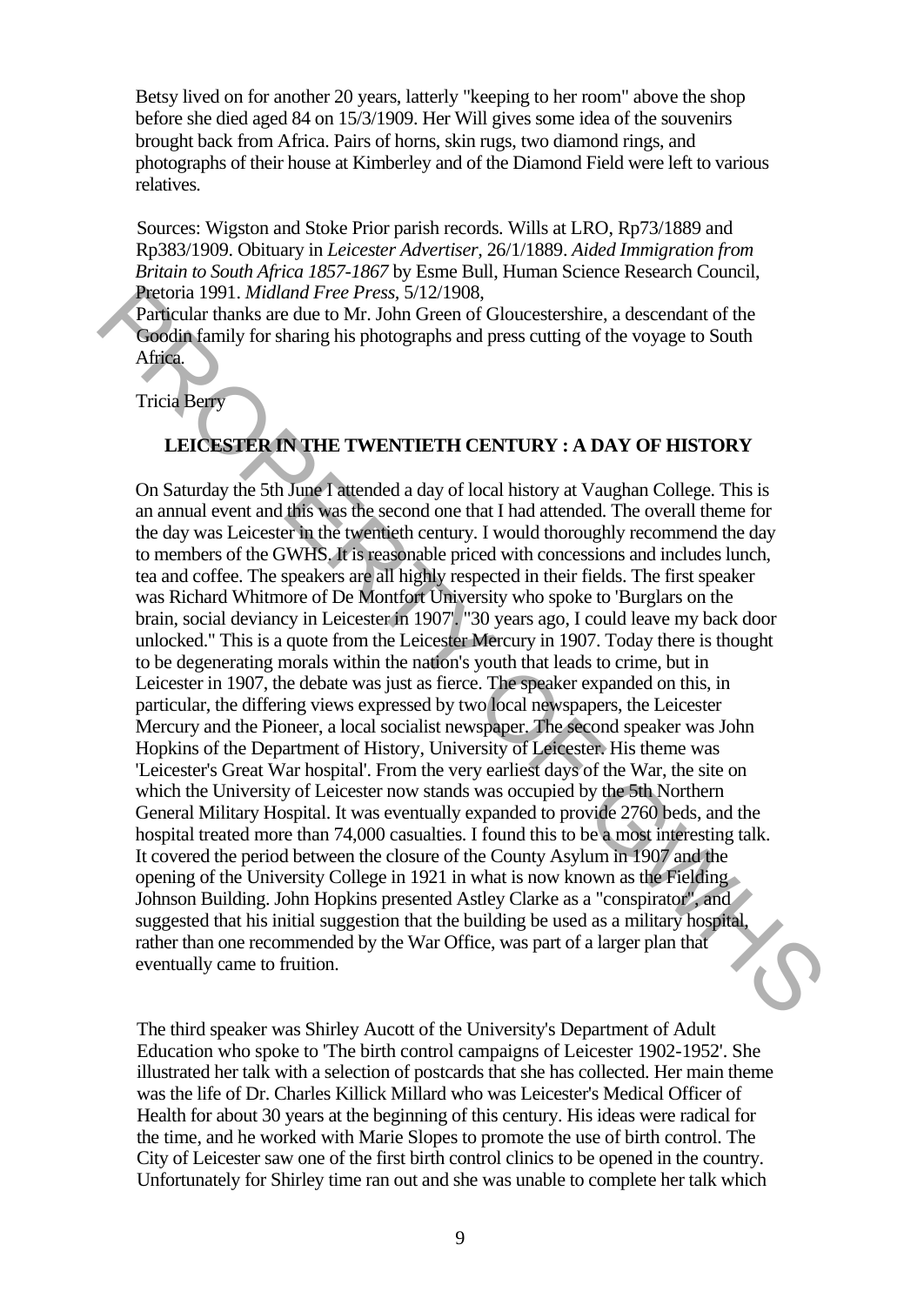was to have been about the work of Dr. Bill Kind and the establishment of a Family Planning Association Clinic in Leicester.

The first speaker after lunch was Tristram Hooley from the Department of English. His theme was, '1939-1945 was Leicester a battleground?'. He examined how Leicester got through the Second World War, Leicester's Blitz, the military importance of Leicester, the home guard and the civil defence. He developing his argument using oral history and the cultural history of the period. I found this lecture to be exciting, he introduced new ideas particularly around the use of British government propaganda during the war.

The next speaker was Dr. Clive Harrison of the Department of Adult Education who spoke to 'Health and welfare provision in Leicester 1900 -1950 : change and transition'. This lecture discussed the declining role of the Victorian charitable/voluntary and statutory bodies and the growth and ascendancy of the local authority in the provision of health and welfare in Leicester. This lecture linked well with Shirley Aucott's talk of earlier in the day. Many of the changes had taken place during the period of office of Dr. Macdonald who was Killick Millard's successor as Medical Officer for Health. Unfortunately time constraints meant that the slides accompanying this talk were not shown.

Our final lecture was given by Richard Gill of the Department of Adult Education on 'The visual character of twentieth century Leicester'. Leicester's twentieth century architecture is a story of the expansion of the town. The main themes were the contribution of the local authority, changes in architecture as a result of changing transport demands and the re-development of parts of the city centre. This talk was amply illustrated with slides. Richard spoke enthusiastically and knowledgeably about the modern architecture of the city. Many of his slides were of industrial buildings, ordinary dwelling houses, buildings that we may take for granted until by some act of corporate vandalism they are demolished (e.g. Lewis's building in Humberstone Gate) and interesting views of familiar buildings. I found this talk to be most refreshing because it did not dwell on the Victorian aspects of the city but on pre and post war buildings which I admire. ring the war.<br>
in each system of the Department of Adult Education who spoke to Health<br>
and welfade providison in Leicester 1900-1950 : change and transition". This lecture discussed the<br>
diversion in Leicester 1900-1950 :

Chris Smart

# **MIDLAND BANK, WIGSTON MAGNA AND SOUTH**

Back in February at the AGM Colin Towell suggested that in view of the recent news from the Midland Bank that they are to change their name to HSBC (Hong Kong and Shanghai Banking Corporation) it would be a good idea to write a piece on the history of the local branches before their origins were quite lost in the new global identity. He also suggested I might like to undertake this task! Motivated no doubt by the knowledge that I once worked at Wigston Magna branch. He being at the time one of the customers, banking on behalf of the Leicester Temperance Building Society, where he then worked.

The Midland Bank first opened for business under the name Birmingham and Midland Bank on 22nd August 1836 at 30, Union Street, Birmingham. Steady expansion followed, by take over, amalgamation, and the opening of new branches, first of all within the Midlands area, (a branch was opened in Leicester in 1889), and then spreading throughout Great Britain. By 1936, the centenary year, 114 other UK banks had been directly or indirectly absorbed into the Midland Bank and its affiliations. Some of these changes were reflected in alterations to the company name. In 1891 the Birmingham and Midland first entered London and became the London and Midland Bank. In 1898 following its absorption of the City Bank it became London City and Midland Bank and in 1918 the amalgamation with London Joint Stock Bank produced the name London Joint City and Midland Bank. In 1923 this was shortened to Midland Bank, and remained so until this decade, when following the HSBC buying an interest in 1987, the Midland became a member of that group in 1992, making it one of the largest financial institutions of its kind in the world with 5000 offices in 79 countries. To reflect this change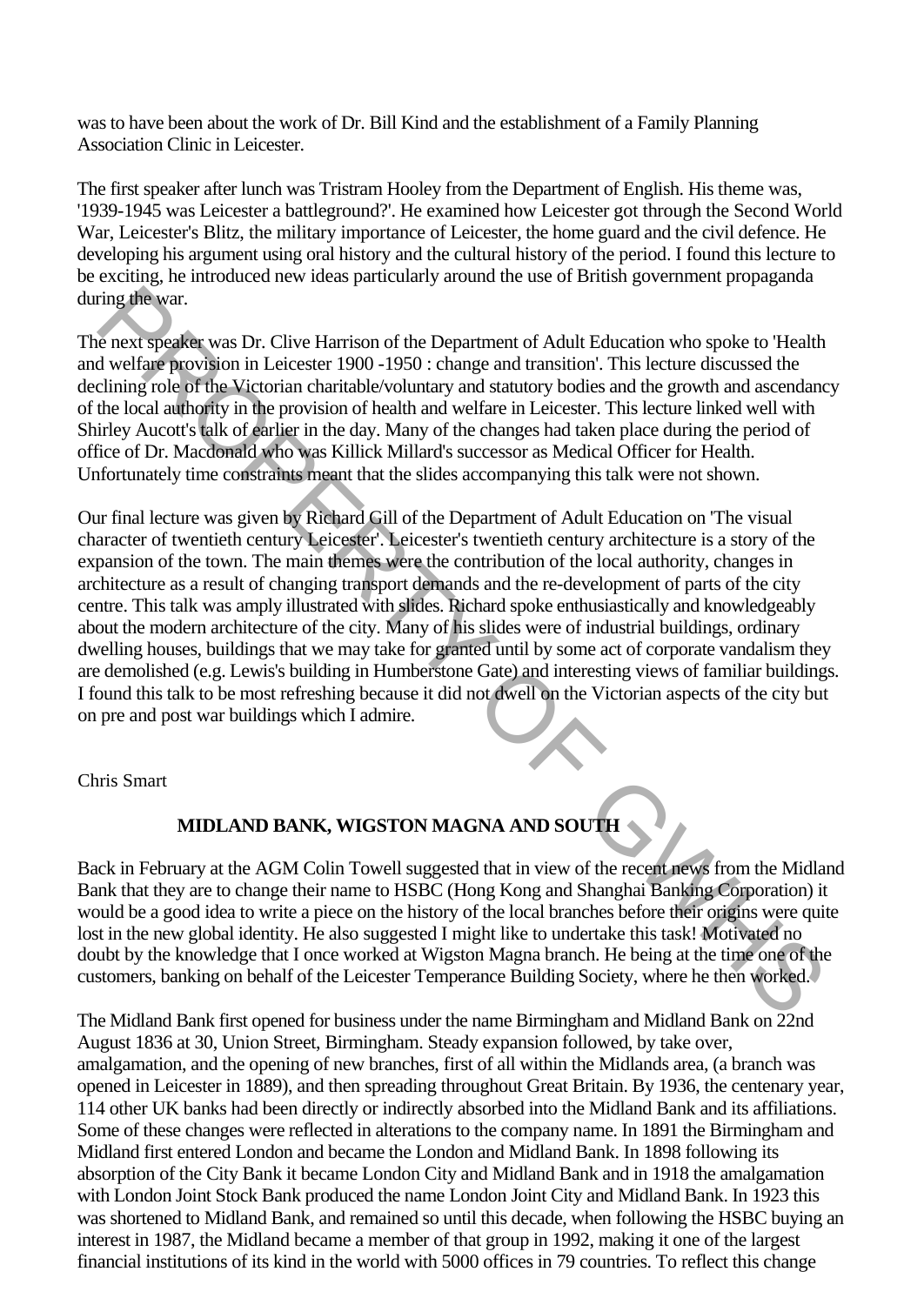and be more readily identifiable in a global market the decision was made in 1999 to drop the name Midland.

The HSBC had first opened as the HongkongBank with branches in Hong Kong and Shanghai on 3rd March 1865. Thomas Sutherland who was at the time the Hong Kong Superintendent of the Peninsular and Oriental Steam Navigation Company was the founder, producing a prospectus for a bank which was to be operated on sound 'Scottish banking principles'. He, together with other business leaders in the area, found they had a need for specialist locally based and managed banking services which up to then they had had to provide among themselves.

The first presence in the Wigston area of the Midland Bank was actually in South Wigston when the Leicestershire Banking Company (one of the 114 banks later absorbed by Midland) established a subbranch there in 1890 which opened between 10am-1pm each day. This choice of South Wigston, rather than the larger longer established Wigston Magna, reflected the greater degree of commercial activity there. Private individuals at that time, except for the very wealthy, having no need of banks.

The Leicestershire Banking Company had opened for business in Friar Lane, Leicester on 1st September 1829 (actually earlier than the Birmingham and Midland). By a series of amalgamations and takeovers of its own it grew substantially and a site was purchased in Granby Street, on the corner of Bishop Street, for a new head office. This prestigious building still in use today as the Granby Street, Leicester branch of the

Midland Bank was designed by the architects Goddards and built by Henry Herbert & Sons in 1872/4. The Leicestershire Banking Company amalgamated with the Midland in 1900.

The South Wigston branch was situated in Blaby Road, probably at number 115, its address in later years. In 1900 following the amalgamation it became a sub-branch of the Granby Street, Leicester branch of the Midland Bank and continued so until 1923 when it became a sub-branch of Wigston Magna, but still supervised by Granby Street until 1938, when Wigston Magna was made into a full independent branch. South Wigston was promoted to a full independent branch under its own management in 1960's, but became a sub-branch of Wigston Magna again in 1985 until it was closed on 22nd July 1988.

The first presence of the Midland Bank in Wigston Magna was in 1919 when a sub-branch of Granby Street was established somewhere in Long Street. This opened between 10.3Oam-12.3Opm on Monday/Tuesday/Wednesday and Friday and 10.30am-11.30am on Thursday. The exact address is uncertain, but it was not at number 57, the well remembered property on the corner of Paddock Street, as this was at the time occupied by J W N Hassell & Sons a painters and decorators business. By 1923, showing the rapid success of the venture, Wigston Magna had became a full branch, moving into the specially converted number 57, and opening 10am-3pm each day and lOam-noon on Saturday. It was still however under the supervision of Granby Street until 1938, when it became completely independent. in they had had to provide among themselves.<br>
in the Wigston wire of the Middland Bank was actually in South Wigston when the tist presence in the Wigston practice of the 144 banks later absorbed by Midland) established a

Over time the managers have not all been of the same degree of seniority. Like any other business the bank tried new ideas and in the 1980's operated area offices to which more than very basic lending proposals were submitted. This had the advantage of more specialist staff being involved in decision making and advice but the disadvantage of remoteness and lack of local knowledge and customer contact. Presumably the latter argument in the end prevailed because this method of working was reversed after about 15 years, local managers again enjoying the fuller responsibilities of their predecessors.

In addition to the control Wigston Magna had for South Wigston at various times it also had similar control over another small sub-branch in Countesthorpe. This branch had only very limited opening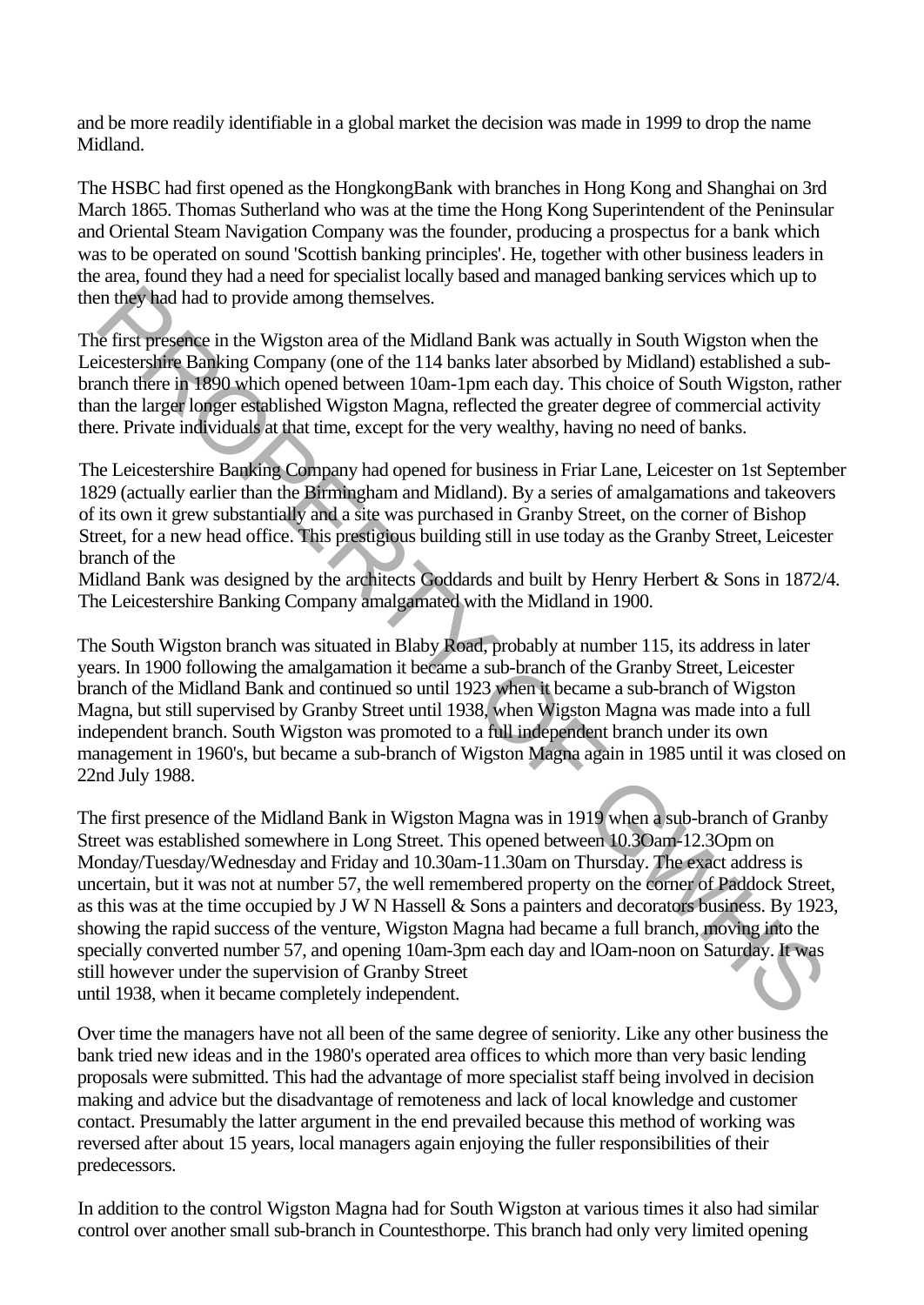hours (twice a week I believe) and business was conducted in a partitioned-off portion of the village hall. Often to the accompaniment and associated noice of activities in the remainder! It was opened in 1949 as a sub-

-

branch of Wigston Magna but became a sub of South Wigston when that branch gained full independence. When South Wigston again became a sub of Wigston Magna, Countesthorpe became a sub of Blaby before closing 5th August 1988.

Apart from the comings and goings of its sub-branches there have been some other important milestones along the way for Wigston Magna. The most noticeable being the move to its present premises in Leicester Road on 23th November 1968. The address firstly being known as number 1G, and later number 9. Other major events but affecting the whole company would be the change to decimal currency in February 1971, the introduction of computers, cash machines, debit and credit cards, and electronic and telephone banking. Corporate identity changes have also occurred. The blue coat of arms giving way to a black Griffin logo in 1966. This was changed to yellow in 1982 and gave way to the present red and white hexagon logo in 1997. The design is taken from the Hong Kong Bank's traditional house flag, and is based on the cross of St. Andrew.

During the time I worked there (1960-1968) the Midland held a particularly important role because it was the only foil branch of any bank in Wigston Magna. Barclays operated a sub-branch but none of the other banks were represented at all. This resulted in Midland having a high proportion of the local business and an extremely busy counter providing a service to many customers of other banks as well as its own. In those days there were no computers, no security screens (nor did it ever seem there should be!), no part-time working. Deposit pass-books were written up by hand and interest calculated manually using tables. Statements were hand fed into a Burroughs Sensimatic, correspondence typed on a manual typewriter and figures totalled on an electric adding machine. And nearly everyone smoked, especially the menfolk.

Personal recollections largely have to remain just that because of customer confidentiality but some memories can be shared. An amusing incident occurred concerning my late father's account. In the days before the PIN and cash machines customers going away from home could make an arrangement to withdraw- money from another branch. If no arrangment existed the visited branch would telephone the customer's own branch for permission to cash a cheque. While returning from holiday my father's car was damaged by a careless lorry driver making an unscheduled overnight stop necessary. He sought the local Midland Bank to replenish his wallet and they duly telephoned Wigston Magna, and guess who answered the call! Thankfully my father maintained a healthy account otherwise great would have been my dilemma. Sanction the transaction and incur the wrath of the manager or refuse it and incur the wrath of my father! mar lion the comings sund goings of its sub-branches there have been some other important that the coming sund going of its sub-branches there are all all mean properties. The distance of the computers in the computer of t

#### **Managers in charge of South Wigston 1890-1988**

| J. Lawford, manager of Leics. Banking Company, Granby Street c 1890-1900 |              |
|--------------------------------------------------------------------------|--------------|
| J. Lawford, manager of Midland Bank, Granby Street                       | 1900-1905    |
| W H Jones, manager of Midland Bank, Granby Street                        | 1907-1921    |
| J W Stelfox, manager of Midland Bank, Granby Street                      | 1921-1929    |
| CT A Sadd, manager of Midland Bank, Granby Street                        | 1929-1933    |
| N W Payne, manager of Midland Bank, Granby Street                        | 1933-1938    |
| J N T March, manager of Midland Bank, Wigston Magna                      | 1938-1950's  |
| B Beechener, manager of Midland Bank, Wigston Magna                      | 1950's-1961  |
| D P Clarke, manager of Midland Bank, Wigston Magna                       | 1961 - c1963 |
| H L Moore, manager of Midland Bank, South Wigston                        | c!964        |
| D J Schofield, manager of Midland Bank, South Wigston                    | c!967        |
| B. Taylor, manager of Midland Bank, South Wigston                        | c!981        |
| A Day, manager of Midland Bank, South Wigston                            | 1987-1985    |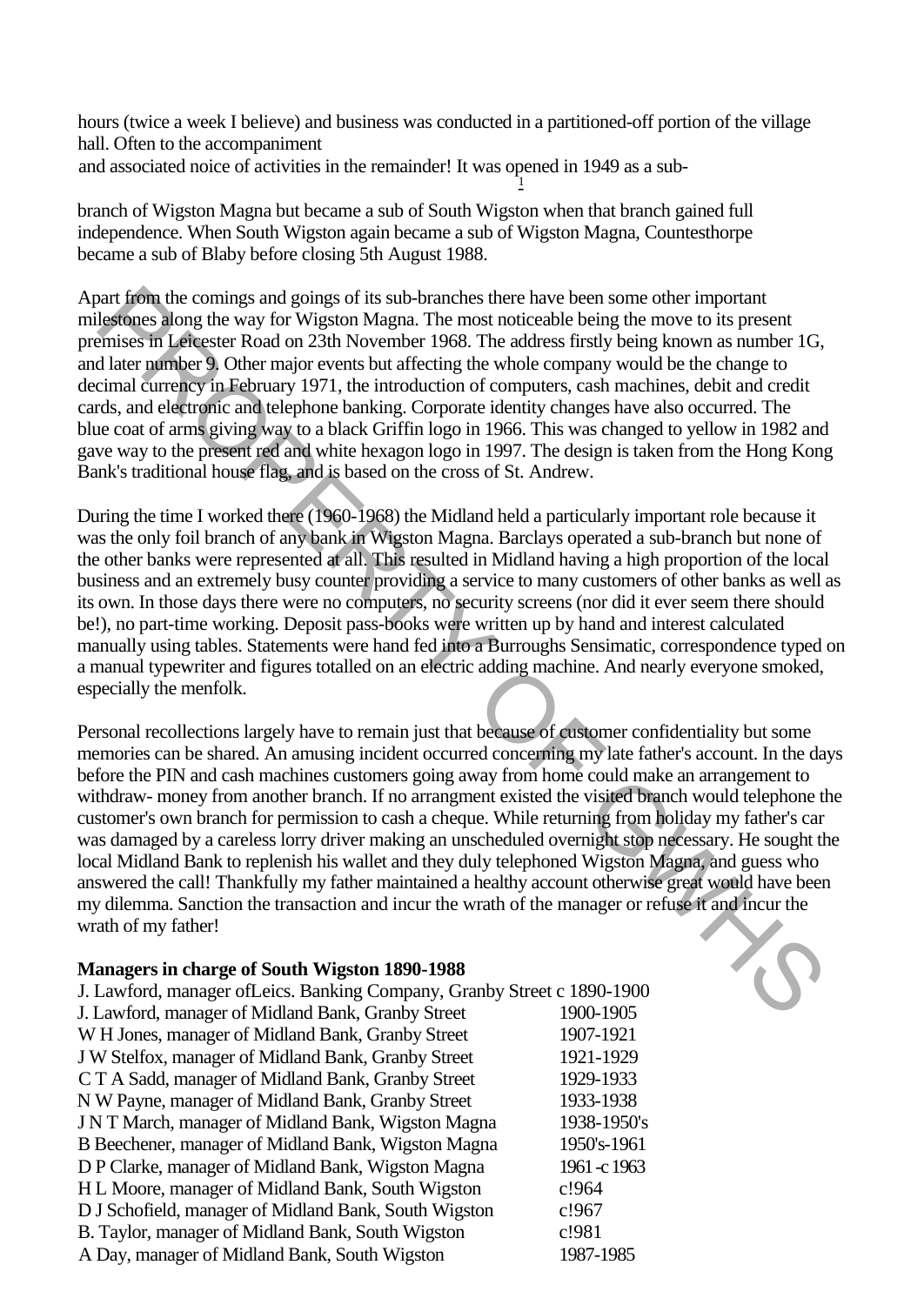| B C Baker, manager of Midland Bank, Wigston Magna |  | 1985-1988 |
|---------------------------------------------------|--|-----------|
|                                                   |  |           |

# **Managers in charge of Wigston Magna 1919-1999**

W H Jones, manager of Midland Bank, Granby Street 1907-1921 J W Stelfox, manager of Midland Bank, Granby Street 1921 -1929 C T A Sadd, manager of Midland Bank, Granby Street 1929-1933 N W Payne, manager of Midland Bank, Granby Street 1933-1938 J N T March, manager of Midland Bank, Wigston Magna 1938-1950's B. Beechener, manager of Midland Bank, Wigston Magna 1950's-1961 D P Clarke, manager of Midland Bank. Wigston Magna 1961-cl963 C M Pocock, manager of Midland Bank, Wigston Magna C1963-1967 E C Simpson, manager of Midland Bank, Wigston Magna 1967-cl977 G. Preston, manager of Midland Bank, Wigston Magna 1977-1981 B C Baker, manager of Midland Bank, Wigston Magna 1981-1989 R N Cafferty, manager of Midland Bank, Wigston Magna 1989-1992 C G Smith, manager of Midland Bank, Wigston Magna 1992-1995 M A Palmer, manager of Midland Bank, Wigston Magna 1995-to date

Note: The lists of managers with their dates in office after 1938 should be treated with caution. The bank's head office records are incomplete and have been augmented by personal recollection and reference to incidental local sources, but there may be some errors and omissions.

Acknowledgements - Thanks to (1) Rachel Huskinson, Assistant Archivist, HSBC Group Head Office, Lower Thames Street, London for searching bank directories and board minutes and also supplying information from *100 Years of Joint Stock Banking* by Crick & Wadsworth (1936) and *The HSBC Group - A Brief History* by the Group (1995). (2) Peter Wilson, Manager's Assistant at Wigston Magna for searching in local records  $\&$  (3) Mr. K A L Ford an ex-colleague for helping with the managers in charge during his time at Wigston Magna.

Tricia Berry



An interior view of 57, Long Street taken in 1967 by Mr. C M Pocock. Mr. G M Griffith and Miss P M H Broughton are cashing up shortly after closing time. Just visible behind the partition is Mr. K A L Ford.